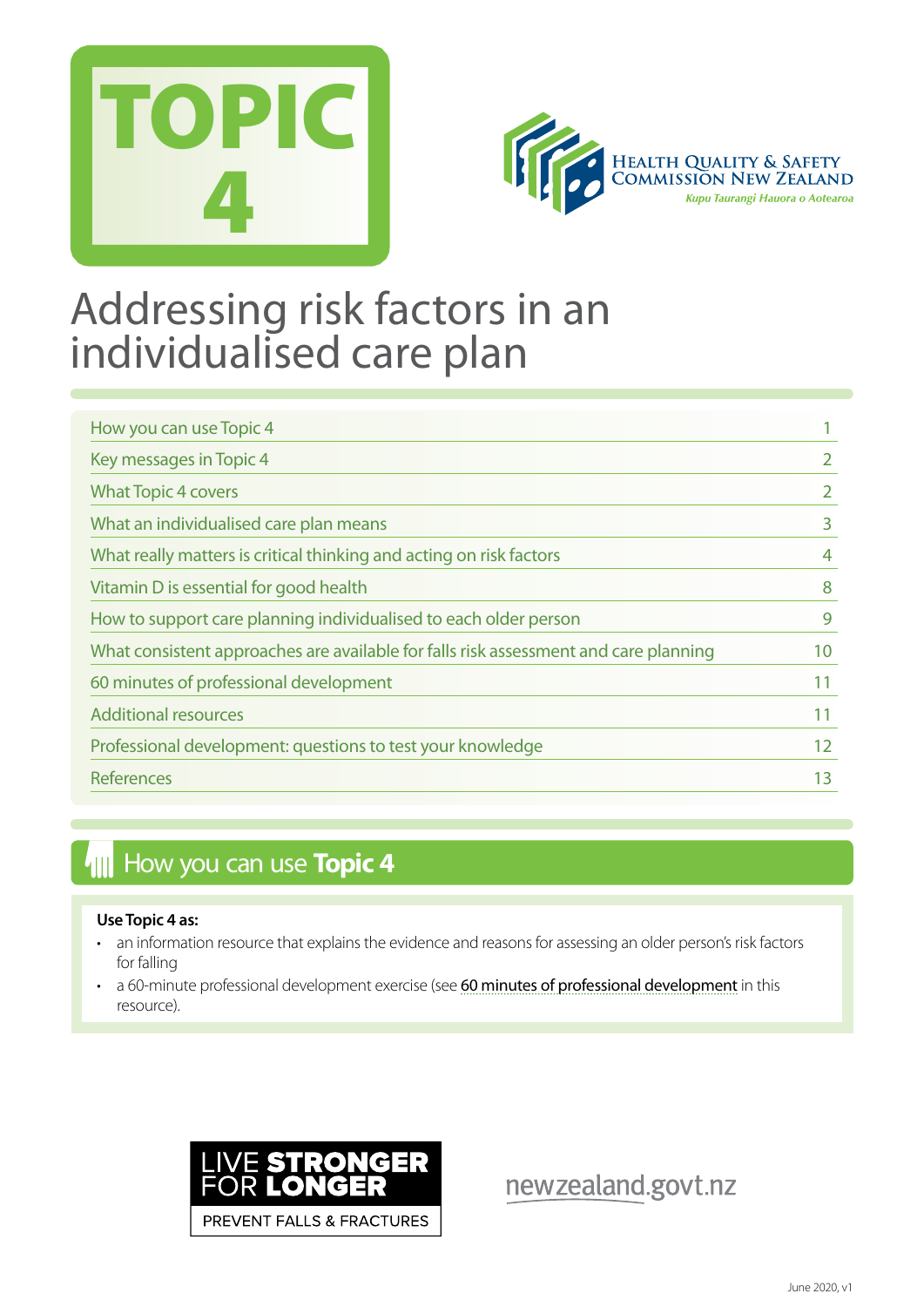## <span id="page-1-0"></span>Key messages in **Topic 4**

- Screening for falls, assessing risk factors and making a care plan can be done in the community, residential care or in hospital.
- An individualised care plan for each older person considers their personal circumstances, then tailors the interventions needed to respond to the identified risk factors they face.
- Taking actions that are right for each individual can reduce the rate of falls in hospitals and long-term care facilities and in the community.
- Remember, the overall falls prevention message is **ask**, **assess** and **act**.
- Risk assessment is meaningless without action.

## What **Topic 4** covers

'Do something about risk factors, don't just count them' is a call to action for falls prevention that's both obvious and based on evidence. The statement applies to older people in any care setting. Topic 4 covers the importance of using an individualised care plan for each older person when considering and responding to the risk factors for them falling. [Topic 3](https://www.hqsc.govt.nz/our-programmes/reducing-harm-from-falls/publications-and-resources/publication/2874) explains how to assess risk factors. Topic 3 and 4 should be read together.

Because older people fall for a variety of reasons, we need to adopt a truly interdisciplinary and individualised approach. Topic 4 explains why we should do so, and how we can achieve such an approach.

When reading Topic 4, it will be important to understand the difference between multifactorial interventions and multiple programme components before using this evidence to inform practice:

- *Multifactorial interventions* are a set of combined actions based on a systematic individualised assessment of the older person, to ensure their particular risks are considered and addressed.
- *Multiple programme components* are a set of actions standardised for all older people, and so cannot ensure older people identified as 'high risk' will have their particular risks addressed (Blake and Weststrate 2013; Cameron et al 2010; Ganz et al 2013; Hempel et al 2013; Lamb et al 2011).

In New Zealand, risk assessment and care planning are now embedded [as processes of care](http://www.hqsc.govt.nz/our-programmes/reducing-harm-from-falls/publications-and-resources/publication/1078/) measured by quality and safety markers.

#### Evidence for individualised multifactorial and multicomponent approaches to care planning

Older inpatients usually have several risk factors. This means they may need a number of interventions (ie, multifactorial interventions) to reduce their risk of falling or injury.

The Cochrane Collaboration has published a number of reviews evaluating interventions for falls in care facilities and hospitals (Cameron et al 2018), multifactorial and multicomponent interventions in the community (Hopewell et al 2018), and exercise in the community (Sherrington et al 2019).

- **Strength and balance exercise programmes in the community** are effective for reducing the rate of falls and number of fallers in older populations – both those identified as at high risk and those not identified as at high risk (strong evidence). The overall reduction in falls is 23 percent, see Topic 9 for more detail on exercise for falls.
- **Multiple component interventions in the community** (exercise and another component, commonly education or home-hazard assessment) reduce the rate (by 26 percent) and risk (by 18 percent) of falls (moderate-quality evidence).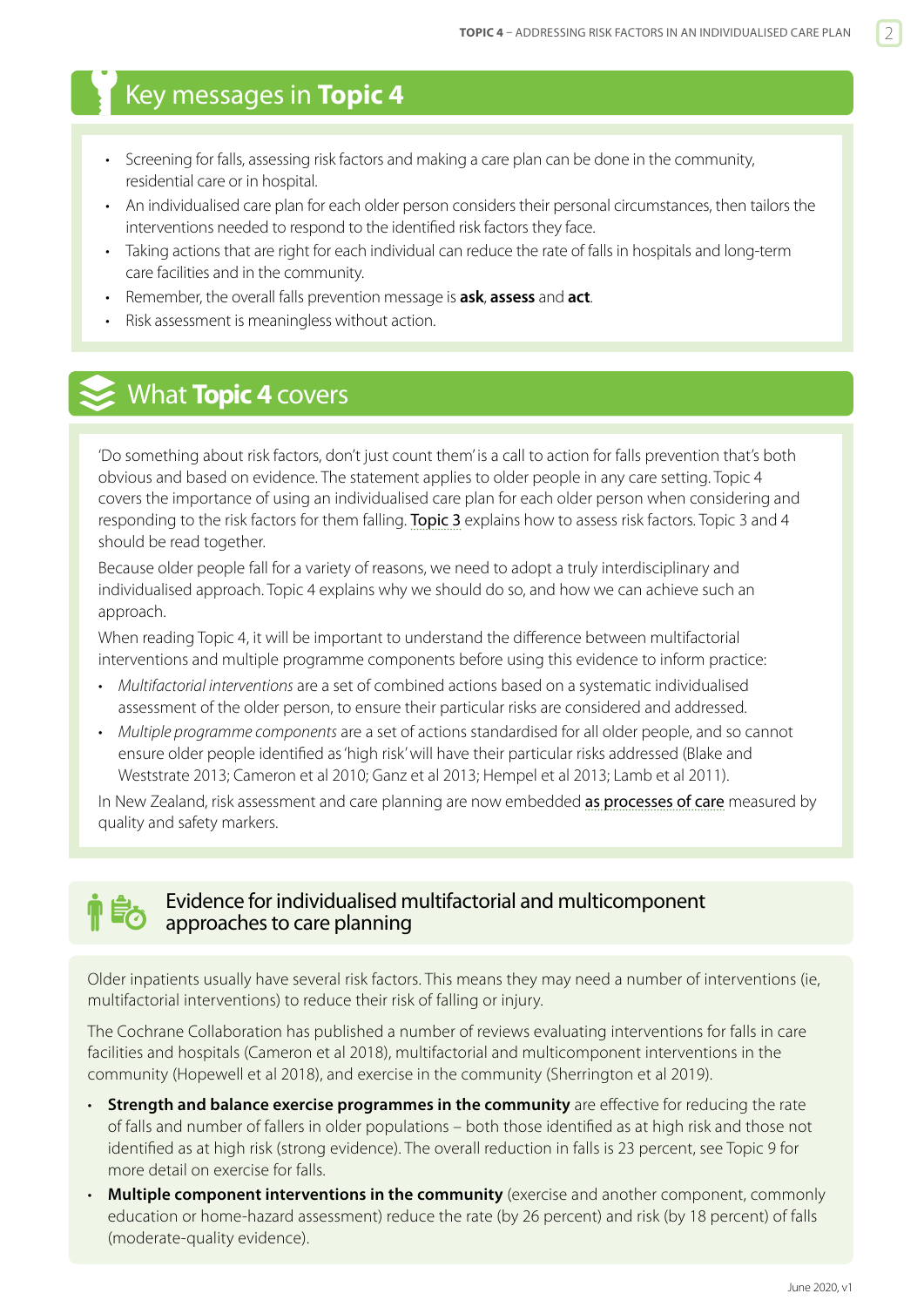#### <span id="page-2-0"></span>WHAT TOPIC 4 COVERS *continued*

- **Multifactorial interventions in the community** following assessment of an individual's risk profile (eg, exercise, environment or assistive technologies, medication review and psychological interventions) reduce an individual's number of falls (by 23 percent) (low-quality evidence).
- **Multifactorial interventions in hospitals** (tailored to individual patients) may reduce the rate of falls mainly in sub-acute care settings (low-quality evidence).
- **Vitamin D supplementation in care facilities** reduces the rate of falls (by 28 percent) for those who are vitamin D deficient (moderate-quality evidence).



## What an individualised care plan means

An individualised care plan is a plan that assesses the risk factors for each older person, then takes appropriate actions. Achieving this requires a streamlined, multidisciplinary approach.

#### Use risk factors to assess what actions are appropriate for each older person

'Do something about risk factors, don't just count them' is a call to action for falls prevention that's both obvious and based on evidence. The statement applies to older people in any care setting.

Evidence for the effectiveness of multifactorial interventions directs us to [systematically check for falls-related](https://www.hqsc.govt.nz/our-programmes/reducing-harm-from-falls/publications-and-resources/publication/2874)  [risk factors](https://www.hqsc.govt.nz/our-programmes/reducing-harm-from-falls/publications-and-resources/publication/2874) that we can do something about (such as treatment, modification or better management), and to make meaningful plans for each risk factor (Ganz et al 2013; Healey and Darowski 2012; Oliver and Healey 2009; Schwendimann et al 2006).

When planning care, no 'one size fits all' (Rose 2008). Intervention and support strategies must be tailored to each older person's pre-existing risk profile, preferences and capabilities, and integrated with care for any known medical problems (Ganz et al 2013). ical probleme (Capz ot al 2012

In any setting, [practices that make the environment and care safer for all older people](https://www.hqsc.govt.nz/our-programmes/reducing-harm-from-falls/publications-and-resources/publication/2876) are essential to preventing falls. One out of the second personal electronic people has a fall each year, and the  $\sim$ **nvironment and care safer for all older people** are essential to

As noted in Topic 3, the [risk factors for falls](https://www.hqsc.govt.nz/our-programmes/reducing-harm-from-falls/publications-and-resources/publication/2874) are varied. Also, older people have unique risk profiles with different combinations of factors. This means we must ensure risk factors aren't missed and are reviewed through a 'falls prevention lens' (Ganz et al 2013; Miake-Lye et al 2013; Oliver 2008). Frameworks or checklists that cover common .<br>risk factors are useful ways to support a consistent and standardised approach to assessing risk. orca in topic *s*, the <u>making some mant</u> are varied. Theo, older people have dingdensik profiles when different the past year of the past year –  $\frac{1}{2}$ any other patients where an underlying condition puts them at ors are useful ways to support a consistent and standardised ap<sub>l</sub> of this incident. **nust ensure risl Ills** are varied. A

The **[ask, assess, act pocketcard](https://www.hqsc.govt.nz/our-programmes/reducing-harm-from-falls/publications-and-resources/publication/1025/)** offers a structured way to ensure key risk factors and other elements are covered.

|  | $\left( \begin{matrix} 2 \end{matrix} \right)$<br>Many older people who have fallen don't talk about it. |                           | <b>ASSESS</b><br>Check with the older person and their family/whanau<br>about what they see as problems and risks. | $\left(3\right)$                                      | Fold 1<br>Talk with the older person and their family/whanau about<br>what they think will be most helpful. |
|--|----------------------------------------------------------------------------------------------------------|---------------------------|--------------------------------------------------------------------------------------------------------------------|-------------------------------------------------------|-------------------------------------------------------------------------------------------------------------|
|  |                                                                                                          |                           | Assess falls risk factors related to:                                                                              |                                                       | Refer for specialist input as needed.<br>Put interventions and supports in place to:                        |
|  | Have you slipped, tripped or fallen in the last<br>year?                                                 |                           |                                                                                                                    | Address identified risk factors with specific actions |                                                                                                             |
|  |                                                                                                          |                           | Balance, strength and gait                                                                                         |                                                       | Enhance balance and strength                                                                                |
|  |                                                                                                          |                           | Mobility                                                                                                           | ٠                                                     | Improve or assist mobility                                                                                  |
|  | Can you get out of a chair without using your<br>hands?                                                  | <b>HYSICAL</b><br>CTIVITY | Muscle strength (especially lower limb)                                                                            |                                                       | Prescribe vitamin D supplements if at risk of deficiency                                                    |
|  |                                                                                                          |                           | Feet and/or shoes                                                                                                  |                                                       | Address foot problems and ensure safe footwear                                                              |
|  |                                                                                                          | INDERLYING                | Medicines (especially psychotropics)                                                                               |                                                       | Review and optimise medicine use                                                                            |
|  | Have you avoided some activities because                                                                 |                           | Dizziness or postural hypotension                                                                                  |                                                       | Manage and monitor hypotension                                                                              |
|  | you might lose your balance? Do you worry<br>about falling?                                              |                           | Cognition                                                                                                          |                                                       | Put in place measures for orienting the person and reducing delirium<br>risk                                |
|  |                                                                                                          |                           | Vision                                                                                                             |                                                       | Optimise vision                                                                                             |
|  | Looking and listening as a skilled                                                                       |                           | Continence problems                                                                                                |                                                       | Manage continence problems                                                                                  |
|  | health professional What do you<br>see? What is not being said?                                          |                           | Any other health problems that may increase the risk of falling                                                    |                                                       | Address other health problems                                                                               |
|  |                                                                                                          |                           | Home safety                                                                                                        |                                                       | Optimise home safety                                                                                        |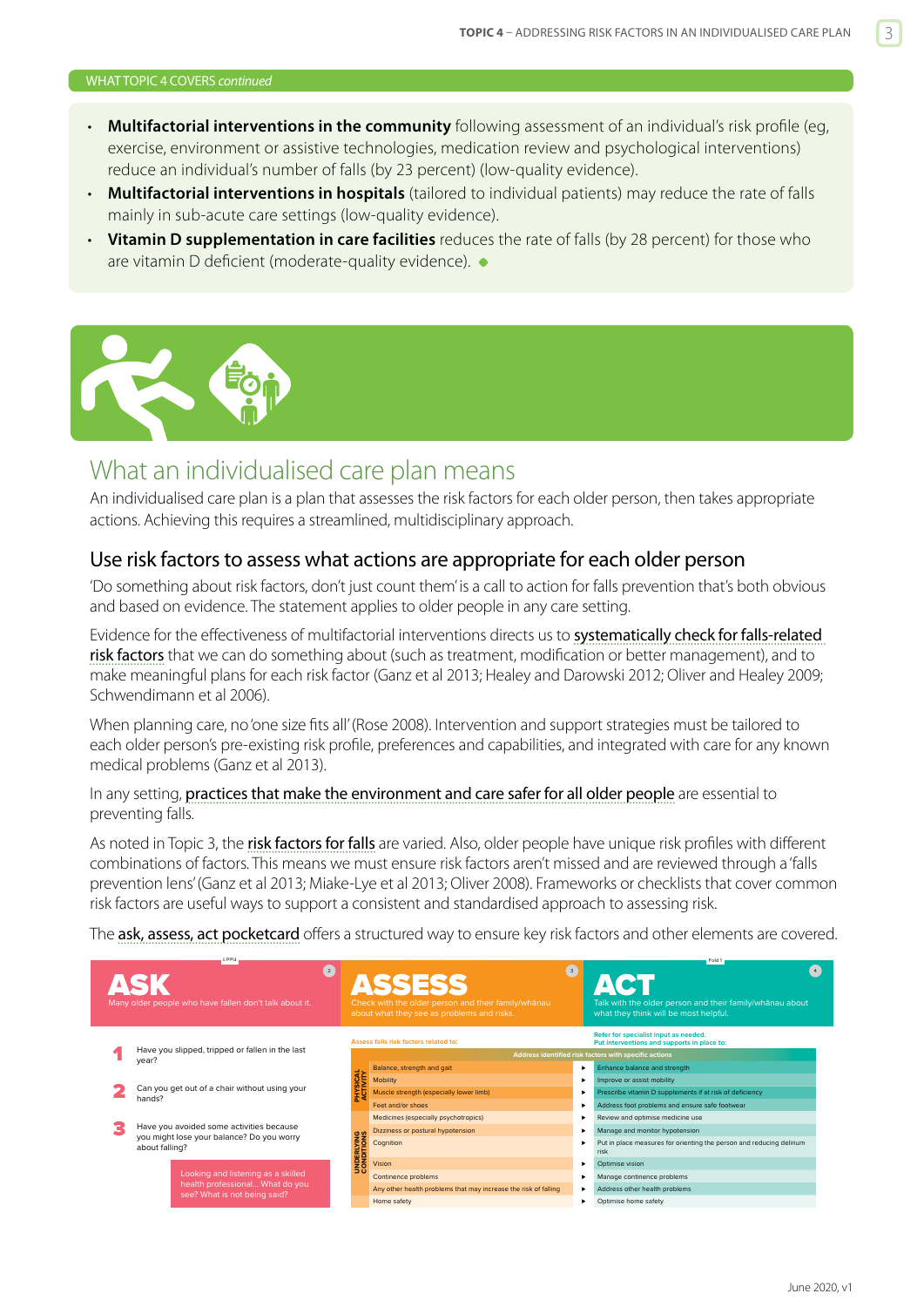#### <span id="page-3-0"></span>Use a multidisciplinary approach to care planning and action

Because older people fall for a variety of reasons, we need to adopt a truly interdisciplinary and individualised approach. People who can provide input into an individualised care plan include physiotherapists, podiatrists, pharmacists, nurses, occupational therapists, health care assistants and nutritionists.

When an older person has a fall, we know that in practice staff don't always assess that older person in the way recommended by guidelines (Tirrell et al 2015). To reduce the risk of further falls a multidisciplinary approach with referrals to health care providers with special expertise is often needed.

For example, a fall may be an opportunity to refer the older person for a comprehensive orthogeriatric assessment. We know that involving an orthogeriatrician after an older person has fractured their hip can help to decrease their risk of death (Neuburger et al 2016; Eamer et al 2018). The [Australian and New Zealand](https://anzhfr.org/wp-content/uploads/2016/07/ANZ-Guideline-for-Hip-Fracture-Care.pdf)  [Guideline for Hip Fracture Care](https://anzhfr.org/wp-content/uploads/2016/07/ANZ-Guideline-for-Hip-Fracture-Care.pdf) recommends regular orthogeriatric assessment.

Consider referring the older person to an occupational therapist who can assess how safe their home is, and identify any safety modifications needed.

A referral to a fracture liaison service after a fall-related fracture will, among other things, provide osteoporosis assessment and management, and help to prevent the older person suffering a secondary fracture (Osteoporosis New Zealand 2014).

A multidisciplinary approach creates opportunities to 'red flag' any risk to others in the team that the team needs to manage proactively. Robust cross-referral mechanisms are also needed, such as between the care pathways for falls and fractures, and the care pathways for dementia.  $\bullet$ 



## What really matters is critical thinking and acting on risk factors

A multifactorial approach includes various components, such as using critical thinking and clinical judgement, acting on the older person's risk factors, documenting and communicating an older person's information, and partnering with the older person's family/whānau. This section also lists some risk factors for falls and suggests possible intervention strategies for mitigating those risks.

### Use critical thinking and clinical judgement

The value of basing your actions on skilled clinical reasoning is confirmed by findings that clinical observation and judgement alone often matches or outperforms the prediction tools used for risks of falls (Aranda-Gallardo et al 2013; da Costa et al 2012).

One older person admitted for assessment for dementia and weight loss, and another older person rehabilitating after a hip replacement following a fall at home may both be considered to have a 'risk' of falling, but they have very different risk profiles. This is one reason why we cannot create an individualised care plan for an older person without using our critical thinking and clinical judgement, and discussion with the older person and their family/whānau.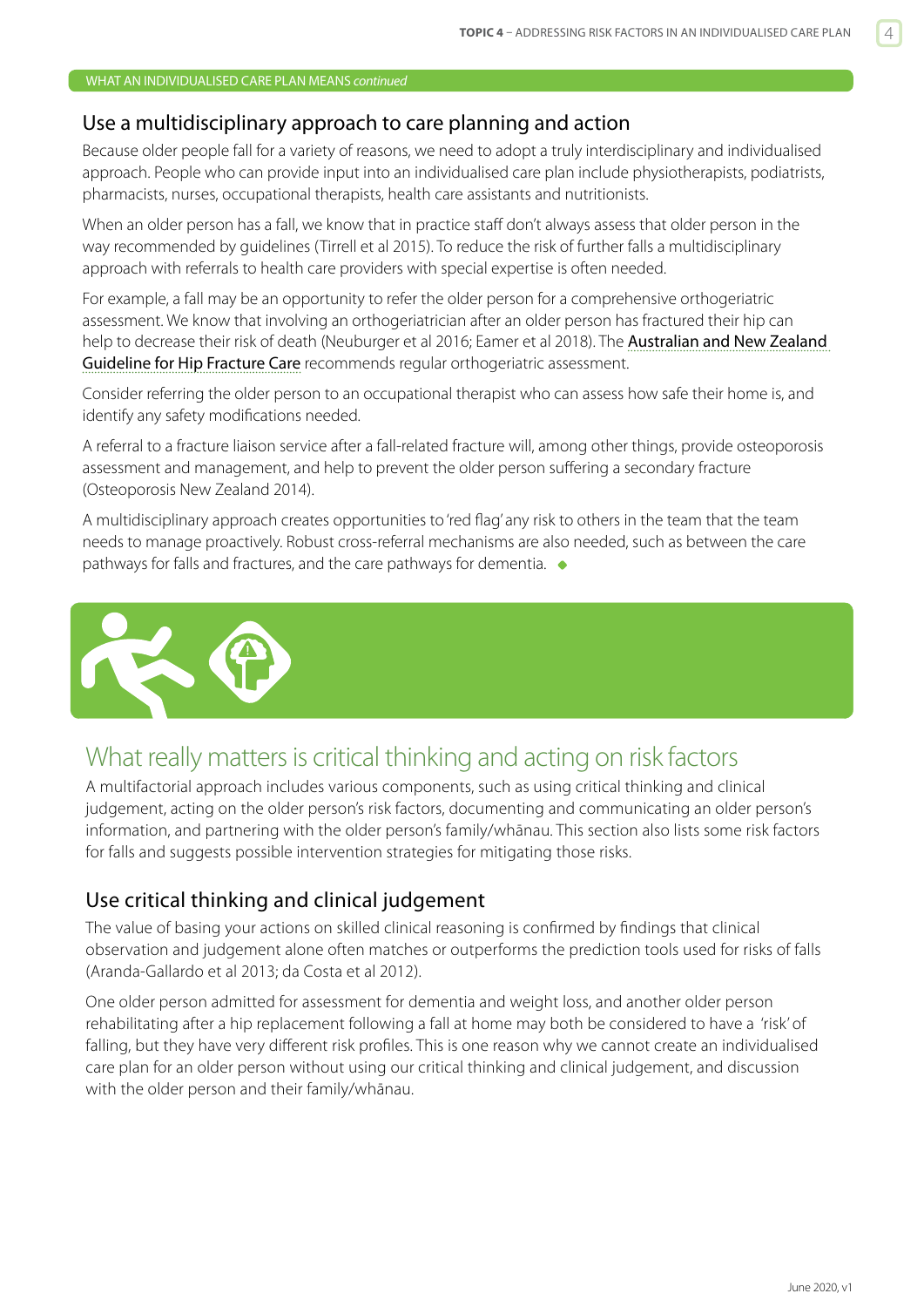## Act on the older person's risk factors, document that information and communicate with other team members

Implementing an individualsed care plan is one of the best ways to help the older person. Once risk factors for falls are identified, action must follow. As for auditing whether the older person had appropriate, individualised interventions to respond to their risk factors, the general rule is, 'if it wasn't documented, it probably wasn't done'.

Handing over between care staff is also critical as the older person moves around the hospital or care home, and between departments, or back into primary care and the community. If the older person and their family/ whānau participate in related discussions, they can take appropriate responsibility and request any help they need in caring for the older person.

### Partner with older people and families/whānau to prevent falls

About 50 percent of older people who fall have already fallen once (Oliver et al 2008). Close caring for older people and understanding who they are, their goals and motivations is important, as is involving family who know older people best.

Many older people and families/whānau are capable and open to using [general information that helps them be proactive about their own safety](http://www.hqsc.govt.nz/our-programmes/reducing-harm-from-falls/publications-and-resources/publication/980/). Educating older people (for example, about what to expect after an operation if they've been admitted to hospital) empowers them to manage risks they might otherwise not have anticipated (Jones 2012).

Reducing older person's

When offering an individualised care plan to prevent falls, we need to:

- consider the older person's preferences and feelings
- mitigate the older person's loss of identity they feel in having to rely on others
- mitigate fears related to the older person's fall
- consider the daily routines of the older person.

Some older people may feel over-confident or wish to be independent. So it's important to start a positive conversation about mitigating risk-taking behaviour. Such activities may include simple activities of daily life (for instance, needing to use the toilet) (Hill et al 2016). Also remember that access to interventions (for example, community strength and balance exercise programmes) is influenced by factors such as cost, distance, availability of transport and parking, and weather conditions. Finally, social and cultural beliefs will influence attitudes to various interventions (University of York: Centre for Reviews and Dissemination 2014b).

It's also important to partner with the older person and their family/whānau when creating their plan for care after a fall. Reducing the risk of falling is something we do *with* the older person, not *to* them.

What really matters in preventing falls is to identify the older older person's risk factors and take appropriate action. To repeat the words of Frances Healey, 'The scale of the challenge can perhaps best be faced by setting aside the question, "How do we prevent older people from falling?" and instead repeatedly asking ourselves, "How can I prevent this older person from falling?"' (Healey 2011).

#### Examples of interventions tailored to specific risk factors

| <b>Risk identified</b>              | <b>Possible mitigation</b>                                                                                                                                          |  |  |
|-------------------------------------|---------------------------------------------------------------------------------------------------------------------------------------------------------------------|--|--|
| <b>Balance and gait</b><br>problems | Recommend the older person does balance and strength exercises either in a<br>community group or at home (see Topic 9)                                              |  |  |
|                                     | Refer the older person to a physiotherapist for them to:                                                                                                            |  |  |
|                                     | assess gait and balance<br>$\bullet$                                                                                                                                |  |  |
|                                     | introduce one-on-one progressive gait and balance retraining<br>$\bullet$                                                                                           |  |  |
|                                     | introduce strengthening exercises<br>$\bullet$                                                                                                                      |  |  |
|                                     | advise and teach how to use assistive devices correctly.<br>$\bullet$                                                                                               |  |  |
| <b>Mobility</b>                     | Consider specific moving and handling measures for the older person, for example,<br>signals that indicate the level of support the older person needs to mobilise. |  |  |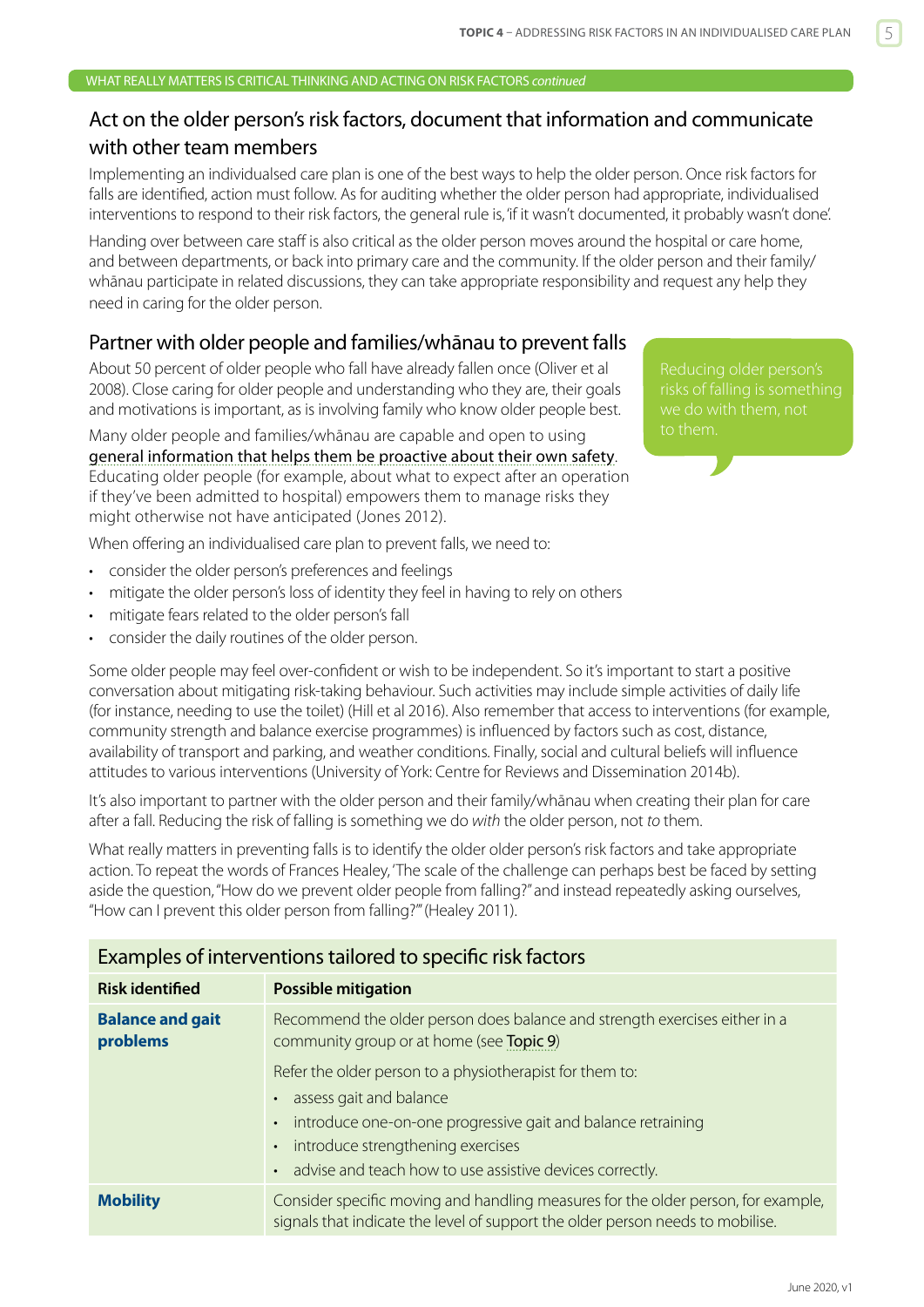#### WHAT REALLY MATTERS IS CRITICAL THINKING AND ACTING ON RISK FACTORS *continued*

| <b>Risk identified</b>                         | <b>Possible mitigation</b>                                                                                                                                                                                                                                                                                                                                                                                                                                                                  |
|------------------------------------------------|---------------------------------------------------------------------------------------------------------------------------------------------------------------------------------------------------------------------------------------------------------------------------------------------------------------------------------------------------------------------------------------------------------------------------------------------------------------------------------------------|
| <b>Muscle weakness</b>                         | Consider the older person's diet and protein intake as well, and consider any<br>opportunity for a nutrition or dietetics referral. Diet and protein are particularly<br>important for frail older people, even though the impact on falls is unclear (Bauer<br>et al 2013; Hubbard et al 2015; Rizzoli et al 2014). Nutritional supplementation for<br>malnourished older adults recently discharged from hospital significantly reduced<br>the proportion of fallers (Naseri et al 2018). |
|                                                | Consider the need for vitamin D supplementation (see information box on page 8).                                                                                                                                                                                                                                                                                                                                                                                                            |
|                                                | Refer the older person for a Green Prescription or to a falls prevention programme.<br>Consider referring older people aged over 75 to a home-based programme.                                                                                                                                                                                                                                                                                                                              |
| <b>Feet and/or shoes</b>                       | Refer the older person to a podiatrist for them to:                                                                                                                                                                                                                                                                                                                                                                                                                                         |
|                                                | assess and treat the older person's foot problems<br>prescribe corrective footwear or orthotics if needed.<br>Multifaceted podiatry interventions and multifactorial interventions involving<br>referral to podiatry significantly reduce the falls rate (Wylie et al 2018).                                                                                                                                                                                                                |
| <b>Medicines (especially</b><br>psychotropics) | Review prescribed medication regularly regarding indication, effectiveness and<br>side effects. Discuss the use of psychotropic medicines with the older person, and<br>consider withdrawal under regular monitoring if it is not felt there is clear benefit.<br>Dose reduction may reduce side effects and risk if a medication is unable to be fully<br>discontinued (Bjerre et al 2018).                                                                                                |
|                                                | Monitor the older person as they make recommended changes to their<br>medication. See Topic 8.                                                                                                                                                                                                                                                                                                                                                                                              |
| <b>Postural hypotension</b><br>(that may cause | Discuss postural hypotension with the older person and give them information<br>about what it is and what it means for them.                                                                                                                                                                                                                                                                                                                                                                |
| dizziness)                                     | Recommend an older person changes their medicine to reduce hypotension.                                                                                                                                                                                                                                                                                                                                                                                                                     |
|                                                | Monitor the older person as they make recommended changes to help them avoid<br>or reduce instances of postural hypotension.                                                                                                                                                                                                                                                                                                                                                                |
| <b>Delirium</b>                                | Diagnosing cognitive impairment is important and baseline cognitive assessment<br>will help identify changes in cognition such as with delirium or after a head injury.                                                                                                                                                                                                                                                                                                                     |
|                                                | Use various intervention strategies to prevent delirium. Exercises to make the older<br>person more mobile are key components of such strategies.                                                                                                                                                                                                                                                                                                                                           |
|                                                | Delirium is the leading contributor to falls in hospital. The use of delirium<br>interventions are effective in reducing new onset delirium among older inpatients<br>and can reduce the risk of having a fall by 62 percent.                                                                                                                                                                                                                                                               |
|                                                | These multicomponent and non-pharmacological inventions include, for example,<br>reorientation, early mobilisation, promotion of sleep, maintenance of adequate<br>hydration and nutrition, and provision of vision and hearing adaptations (Hshieh et<br>al 2015; Martinez et al 2012).                                                                                                                                                                                                    |
|                                                | A summary of appropriate care for older people with cognitive impairment in<br>hospital, covering both delirium and dementia gives comprehensive advice and<br>three case studies in just three pages (Caplan et al 2016).                                                                                                                                                                                                                                                                  |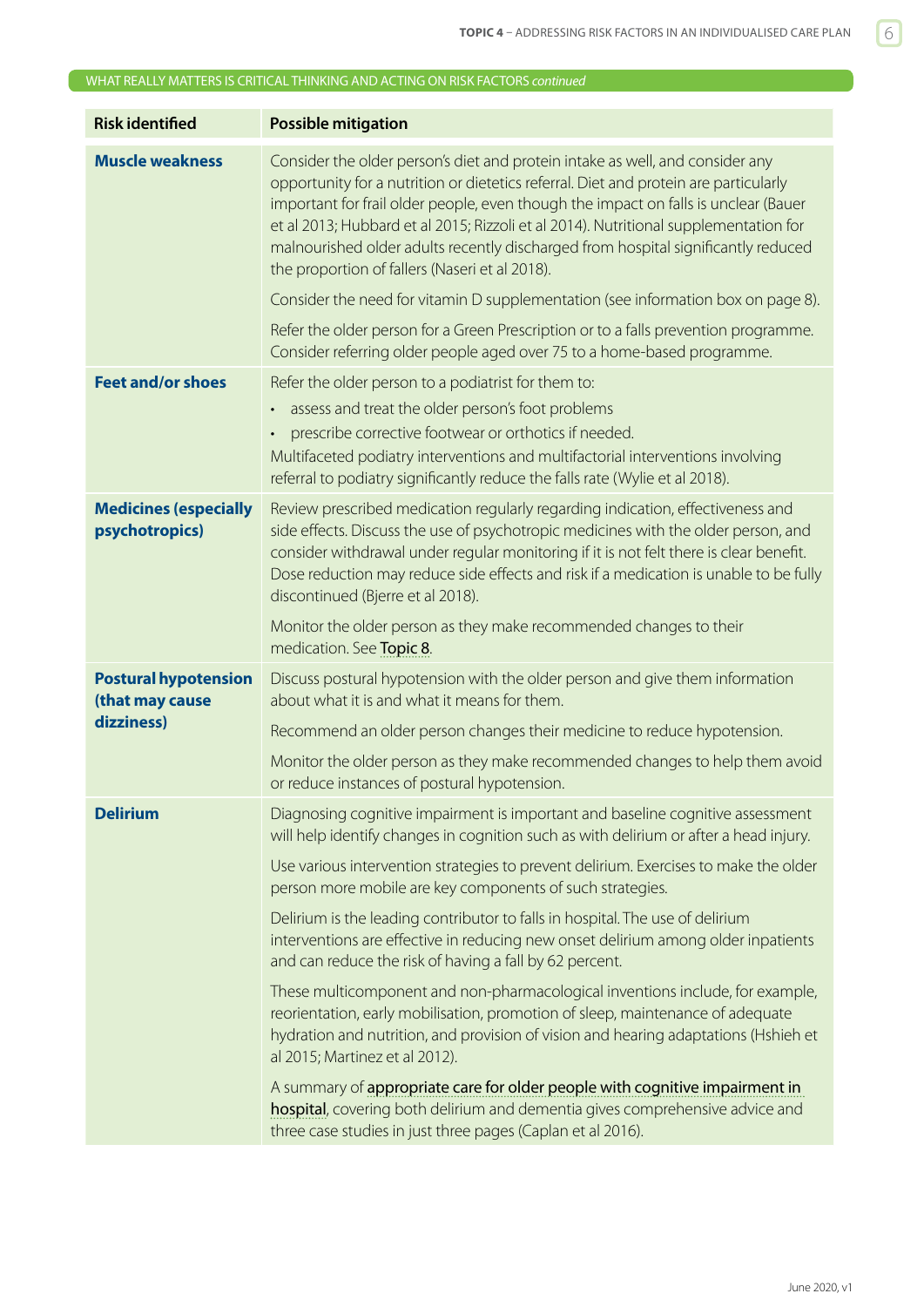|                        | WHAT REALLY MATTERS IS CRITICAL THINKING AND ACTING ON RISK FACTORS continued                                                                                                                                                                                                                                                                                                                                                                                                                                                                                                                                                                                      |
|------------------------|--------------------------------------------------------------------------------------------------------------------------------------------------------------------------------------------------------------------------------------------------------------------------------------------------------------------------------------------------------------------------------------------------------------------------------------------------------------------------------------------------------------------------------------------------------------------------------------------------------------------------------------------------------------------|
| <b>Risk identified</b> | <b>Possible mitigation</b>                                                                                                                                                                                                                                                                                                                                                                                                                                                                                                                                                                                                                                         |
| <b>Dementia</b>        | Refer the older person to a specialist if appropriate.                                                                                                                                                                                                                                                                                                                                                                                                                                                                                                                                                                                                             |
|                        | Cognitive impairment needs to be diagnosed, and close care provided with<br>dignity. Ask the older person's family/whanau what works for them.                                                                                                                                                                                                                                                                                                                                                                                                                                                                                                                     |
|                        | Although older people with dementia are hospitalised and injured more often<br>than other people, and have longer recovery times, many of them respond to<br>standard interventions such as physiotherapy and strength and balance exercise<br>programmes. This is particularly so where a caregiver is able to support and help<br>them with exercises and where information is presented in appropriate ways<br>(Meyer et al 2015).                                                                                                                                                                                                                              |
|                        | In the community, strength and balance exercises, home safety assessment<br>and modifications, and optimising nutrition show some promise particularly if<br>cohabiting spouses are involved and the intervention is sustained over the long<br>term.                                                                                                                                                                                                                                                                                                                                                                                                              |
|                        | In long-term care, evidence exists to support the use of hip protectors and a<br>function-focused approach to care that aims to enhance activity levels.<br>In hospitals, research literature recommends individual risk assessment and<br>care planning, and a person-centred care with dignity approach that includes<br>close observation and assistance in achieving the patient's goals. Cognitive<br>assessment is recommended to monitor for delirium and consideration should<br>be given to appropriate referrals to facilitate rehabilitation and secondary<br>prevention.<br>A bone health assessment and treatment for osteoporosis may be appropriate |
|                        | and guidance on the diagnosis and management of osteoporosis in New<br>Zealand should be followed.<br>All interventions should be tailored to the individual based on an<br>understanding of their functional cognition, with use of appropriate<br>support materials and engagement with family, whanau and caregivers. For<br>more information see the Health Quality & Safety Commission's review of<br>interventions for falls in those with cognitive impairment.                                                                                                                                                                                             |
| <b>Vision</b>          | Refer the older person to an optometrist or ophthalmologist for them to:<br>identify and treat any medical conditions contributing to the older person's<br>vision problems<br>identify and treat any problems with visual acuity and contrast sensitivity.                                                                                                                                                                                                                                                                                                                                                                                                        |
|                        | An Australian cohort study reported a 33 percent reduction in falls per person year<br>for those having first-eye cataract surgery (Palagyi et al 2017).                                                                                                                                                                                                                                                                                                                                                                                                                                                                                                           |
| <b>Incontinence</b>    | Refer the older person to a specialist if appropriate.                                                                                                                                                                                                                                                                                                                                                                                                                                                                                                                                                                                                             |
| <b>Pain</b>            | Consider if the older person's pain is well managed or whether an adjustment in<br>medication is needed. Or refer the older person to a chronic pain clinic if this may<br>be beneficial.                                                                                                                                                                                                                                                                                                                                                                                                                                                                          |
| Hypoglycaemia          | Consider adjusting the insulin regime of an older person with diabetes.                                                                                                                                                                                                                                                                                                                                                                                                                                                                                                                                                                                            |
|                        | Taking an action is important as hypoglycaemia is associated with falls.                                                                                                                                                                                                                                                                                                                                                                                                                                                                                                                                                                                           |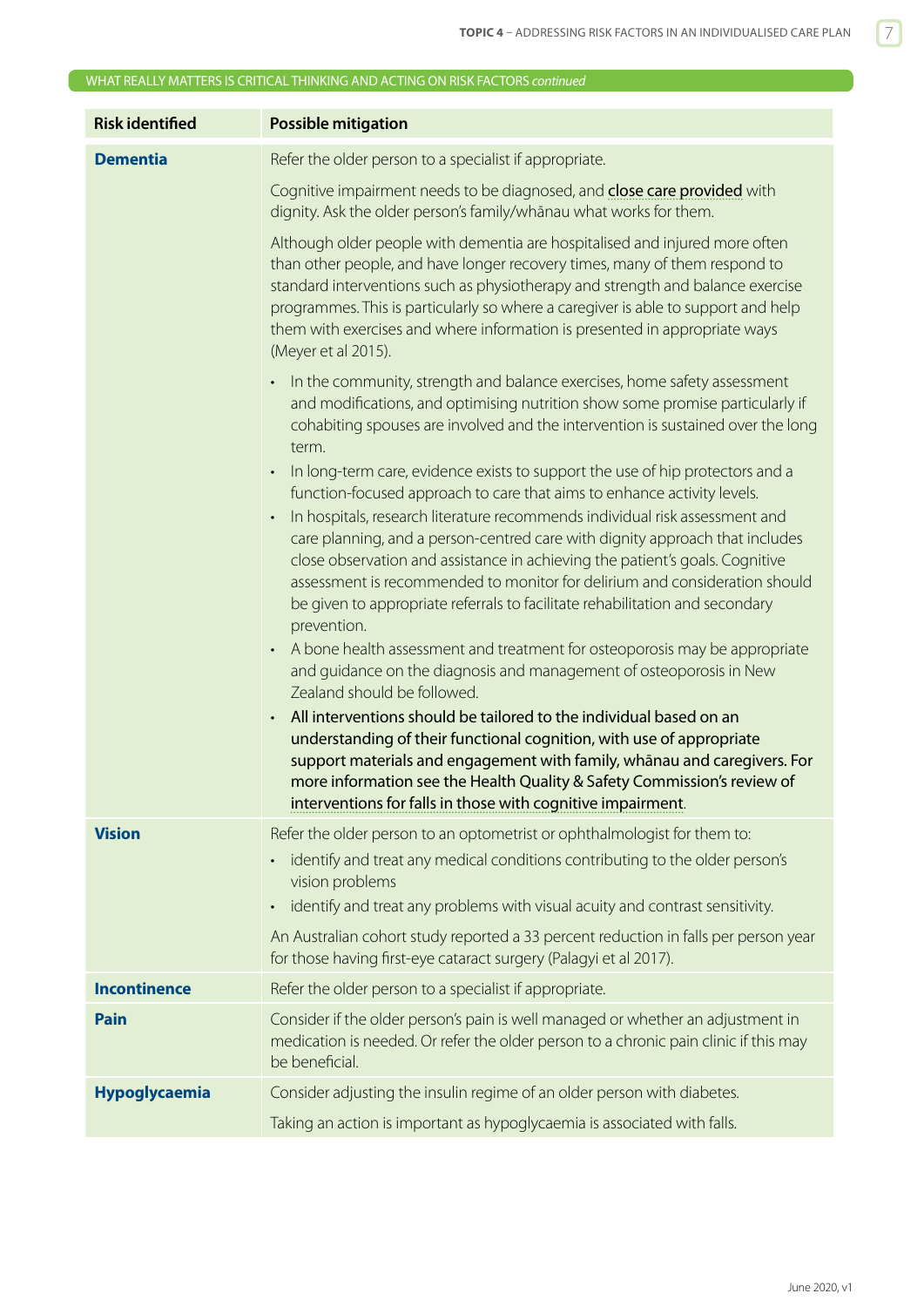#### <span id="page-7-0"></span>WHAT REALLY MATTERS IS CRITICAL THINKING AND ACTING ON RISK FACTORS *continued*

| <b>Risk identified</b>     | <b>Possible mitigation</b>                                                                                                                                                                                                                                              |  |  |
|----------------------------|-------------------------------------------------------------------------------------------------------------------------------------------------------------------------------------------------------------------------------------------------------------------------|--|--|
| <b>Oral anticoagulants</b> | Balance the benefits and risks of oral anticoagulants. If an older person does fall, oral<br>anticoagulants can double the risk of death.<br>Importantly, the risk of eventual death from a head injury due to a fall exceeds the                                       |  |  |
|                            | annualised stroke risk for older people assessed as at lower risk of stroke (CHA2DS2-<br>VASc scores of 0 to 2 (Inui et al 2014).                                                                                                                                       |  |  |
| <b>Safety at home</b>      | Refer older people at higher risk of falling to an occupational therapist for them to:<br>assess the safety of the home and the older person's ability to function safely<br>$\bullet$<br>there<br>arrange rails and other aids to be installed if needed.<br>$\bullet$ |  |  |
|                            | See <b>Topic 5</b> .                                                                                                                                                                                                                                                    |  |  |



## Vitamin D is essential for good health

It is important to maintain adequate vitamin D levels all year round for bone health (Ministry of Health and Cancer Society of New Zealand 2012).

For those who are deficient in vitamin D and unable to increase their exposure to direct sunlight, supplements can be prescribed.

Vitamin D deficiency can be assumed for the following groups and a blood test is not necessary: those older people who are housebound, completely cover their skin or have very dark skin. Many residents of aged residential care facilities may meet these criteria (Best Practice Advocacy Centre NZ 2011; 2016). Vitamin D testing is only justified to answer a specific diagnostic question. Routine supplementation for the general population is not recommended as it does not reduce falls or fractures (Bolland et al 2015; Reid et al 2014; Bolland et al 2018). If vitamin D is prescribed, daily dosing is preferred as high-dose monthly administration is associated with increased harms.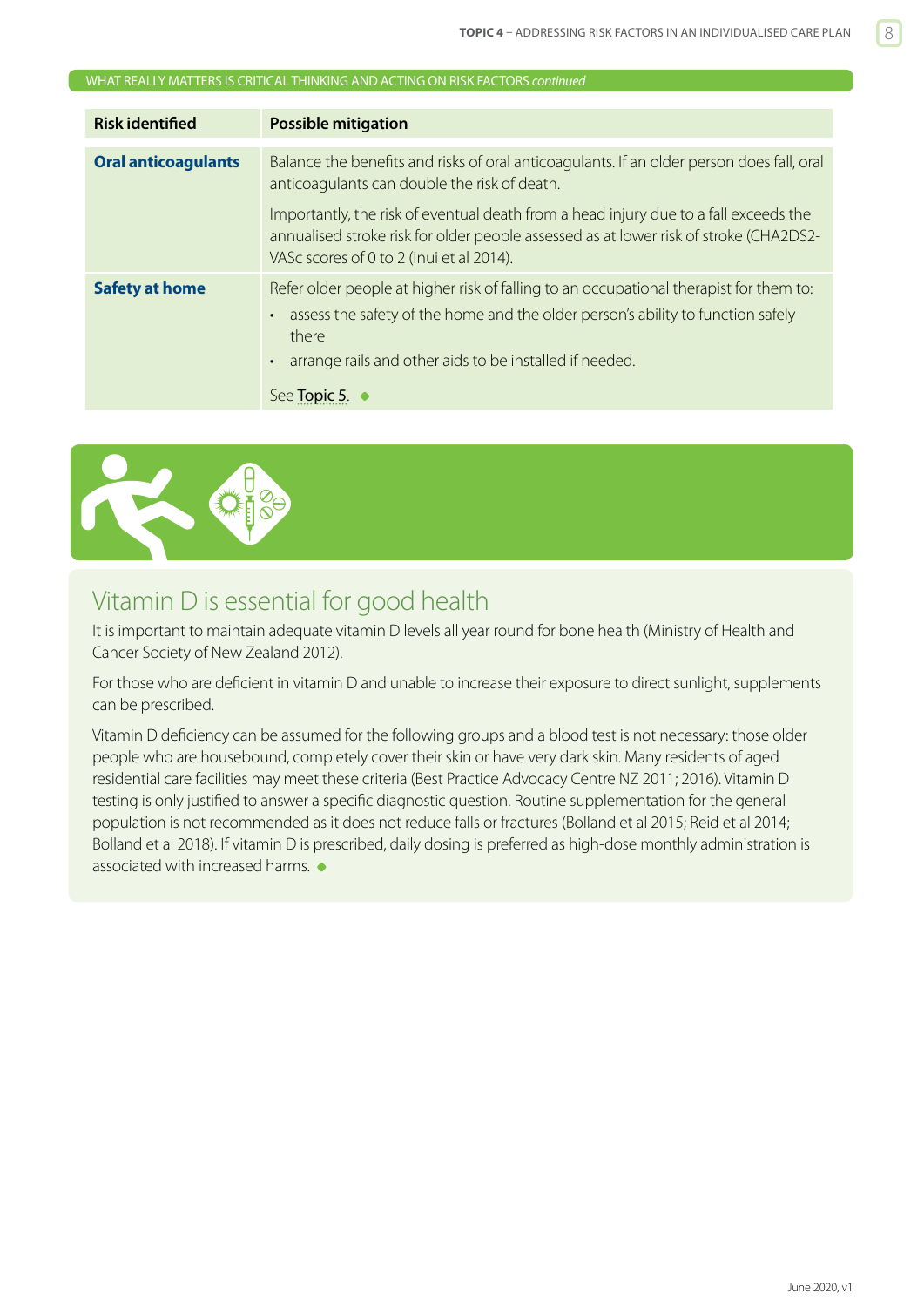<span id="page-8-0"></span>

## How to support care planning individualised to each older person

Having an overall plan of care individualised to the older person, that includes not only standardised interventions that might benefit everybody, but also interventions addressing specific risk factors the older person has, ensures consistency, coordination and continuity between team members. The plan is a critical form of communication that captures multidisciplinary perspectives and shared understandings of the older person's problem(s), the goals of care and the interventions designed to reach those goals. The plan also lets us evaluate the effectiveness of interventions (Blake and Weststrate 2013).

Some essential elements of care apply to all older people. Topic 5 discusses how to ensure safe care and a safe [environment](https://www.hqsc.govt.nz/our-programmes/reducing-harm-from-falls/publications-and-resources/publication/2875), for example, through appropriate adjustment of beds to the right height, and keeping patient bells, personal gear and mobility equipment within reach.

## Use care plans in hospitals

Some DHBs have separate care plans to manage the risk of falls; other DHBs have this incorporated in the admission to discharge plan. [Signalling systems](https://www.hqsc.govt.nz/our-programmes/reducing-harm-from-falls/projects/signalling-system/) and 'patient at a glance' boards can help. Either way, interventions focused on the risk of falls will be integrated with other goals, not least because many risk factors require management regardless, or are already being addressed in the process of managing underlying conditions.

## Use care pathways to integrate primary and secondary care

Given the short length of stay in acute wards, it's possible that some interventions will not be completed in hospital. Planning individualised to each older person carries through in the referrals for specialist input and handover to the older person's primary or residential care team. For instance, an older person whose painful feet need more care may be referred to a podiatrist after discharge. Care pathways, supported discharge processes and fracture liaison services can help older people and staff navigate an integrated system. Care pathways must be evidence-based and interventions in the community such as strength and balance exercise and home environment assessment and safety modifications have some of the strongest evidence for falls prevention behind them.

## Educate older people, families/whānau and carers

The importance of individualised education programmes for older people, their family/whānau and carers needs to be stressed. Education combined with training and feedback to staff reduced the rates of falls and injurious falls in a large randomised controlled trial ( $n = 3606$ ). Older people given individualised education in rehabilitation hospital units had approximately 40 percent fewer falls than control older people. The individualised education was based on principles of changes in health behaviour and was delivered by a trained health professional. The education was in addition to usual care (Hill et al 2015). Consumer health representatives in New Zealand emphasise the importance of explaining to older people why it is important to prevent falls, and how the interventions help. Evidence suggests that interventions should be presented with understanding and respect. Finally, given the lack of high-quality evidence for various falls prevention strategies in hospitals and long-term care facilities, clinical judgement and consumer preferences must remain important.  $\bullet$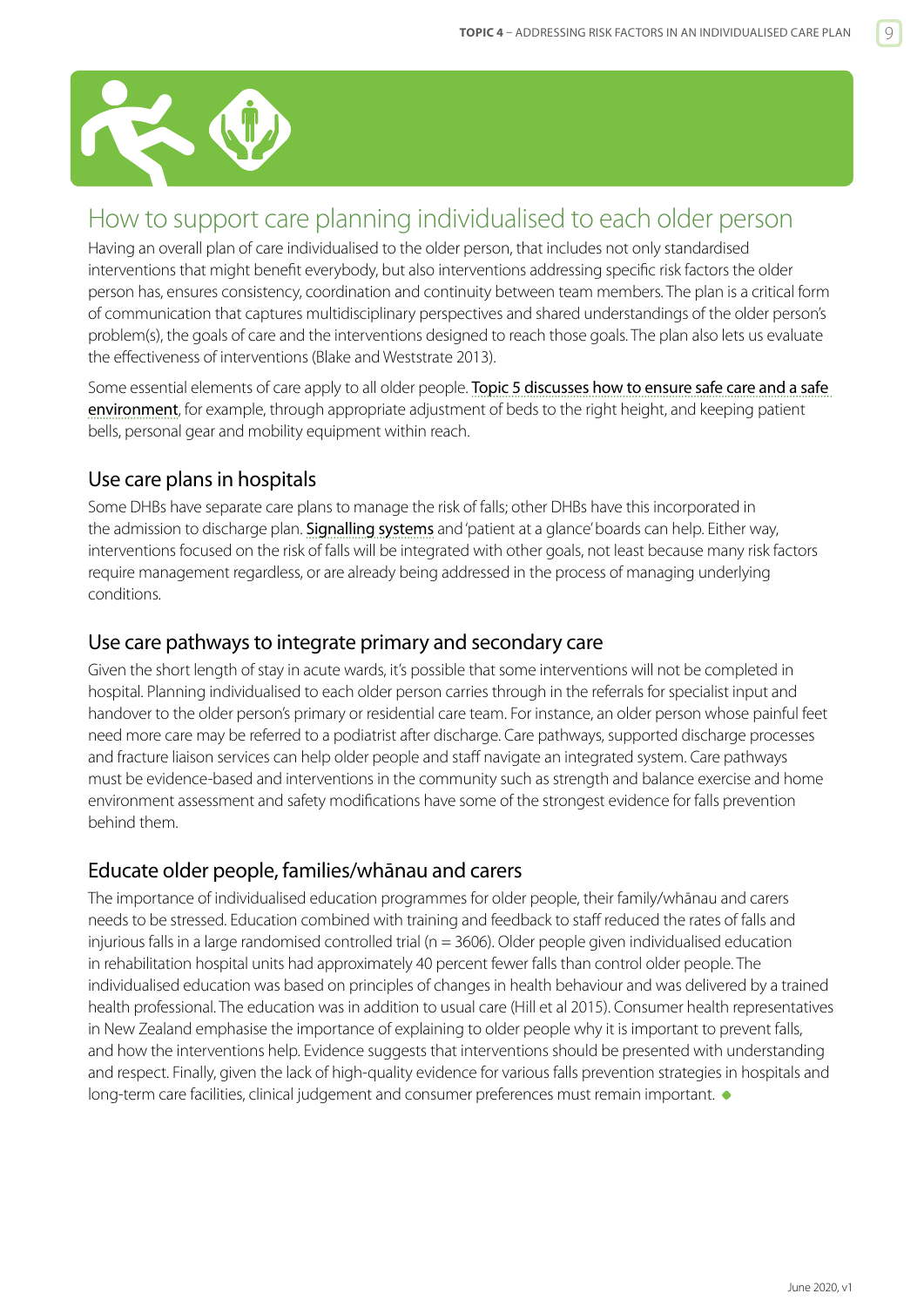<span id="page-9-0"></span>

## What consistent approaches are available for falls risk assessment and care planning?

Falls prevention experts understand that, on a practical level, 'multifactorial assessment and intervention will be more consistently delivered if standard documentation formats prompt staff to consider key risk factors' (Healey and Darowski 2012). This advice applies in all care settings.

In hospitals, [a review of risk assessment and care planning processes in New Zealand DHBs](http://www.hqsc.govt.nz/our-programmes/reducing-harm-from-falls/publications-and-resources/publication/1079/) (Blake and Weststrate 2013) noted variation in the quality and versions of the tools in use. This resulted in the development of [a combined risk assessment tool](http://www.hqsc.govt.nz/our-programmes/reducing-harm-from-falls/publications-and-resources/publication/1080/) that includes falls and prompts care planning. It is hosted on TrendCare, an acuity tool used by the majority of public and some private hospitals in New Zealand (Blake 2013).

In residential care settings [the interRAI assessment tool](http://www.health.govt.nz/our-work/ehealth/other-ehealth-initiatives/common-clinical-information/comprehensive-clinical-assessment-aged-care-interrai) can support a consistent approach to multifactorial risk assessment and individualised care planning.

In the community primary care providers can make use of the [Stay Independent Falls Prevention Toolkit](http://www.hqsc.govt.nz/our-programmes/reducing-harm-from-falls/publications-and-resources/publication/2232/) for clinicians.

The national programme [Reducing Harm from Falls](https://www.hqsc.govt.nz/our-programmes/reducing-harm-from-falls/), supported by a national patient safety campaign, developed these risk assessment and care planning frameworks for DHBs and other providers to implement locally and regionally in ways that best suit them.

A degree of national consistency may result if providers reference these frameworks within their own tools, or develop tools based on them (Blake 2013).  $\bullet$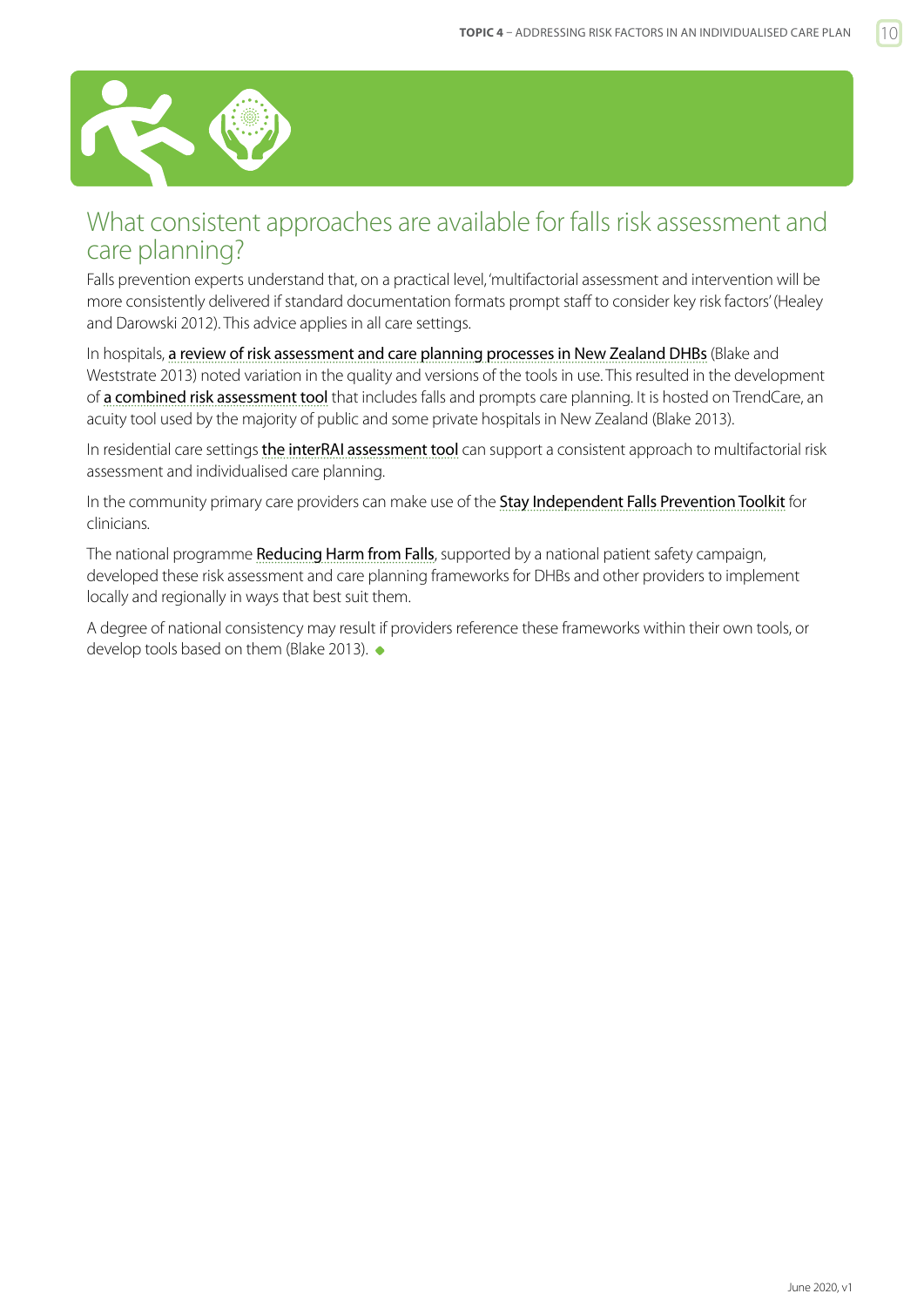<span id="page-10-0"></span>

## 60 MINUTES OF PROFESSIONAL DEVELOPMENT

This learning activity equals 60 minutes of your professional development.

You can add it to the personal professional record you keep to check off your competence framework requirements.

To complete this learning activity, first read the whole topic and the three required readings, then assess your learning with the [10 self-test questions](#page-11-0).

#### **Learning objectives**

Reading and reflecting on Topic 4 and the materials in this teaching and learning package will enable you to:

- review the reasons for multifactorial assessment and individualised interventions to reduce harm from falls
- choose a standardised approach to developing an individualised care plan for falls risks
- discuss how a care plan for an older person relates to managing their risk of falling
- reflect on the capabilities of you and your team for selecting individualised interventions for falls when someone is identified as having risk factors for falling.

#### **Teaching and learning package**

Gather up the resources you'll need. Use the hyperlinks in this topic, or download or print the reference material.

#### **Required reading**

These three readings will help you form evidence-informed perspectives about how to respond to identified falls risks in an individualised care plan.

- 1. Healey F. 2011. Implementing a Fall Prevention Program via [webpage](https://psnet.ahrq.gov/perspective/implementing-fall-prevention-program).
- 2. Cassie F. 2013. Push to reduce falls. *Nursing Review* 13(5): 28 via [pdf](http://www.hqsc.govt.nz/assets/Falls/10-Topics/Push-to-reduce-falls.pdf).
- 3. A [State of the Art Review](http://www.bmj.com/bmj/section-pdf/922109?path=/bmj/353/8055/Education.full.pdf) in *British Medical Journal* 2016 gives a good, short summary of falls risk assessment and care planning in the community (starts on page 2).

## ADDITIONAL RESOURCES

*Preventing Falls in Hospitals: A Toolkit for Improving Quality of Care* (2013) from the Agency for Healthcare Research and Quality is [here](https://www.ahrq.gov/sites/default/files/publications/files/fallpxtoolkit.pdf).

Pocketcard: [ask assess act resource for health professionals](http://www.hqsc.govt.nz/our-programmes/reducing-harm-from-falls/publications-and-resources/publication/1025/)

[Falls Risk Assessment Tools and Care Plans in New Zealand DHB Hospitals. A Review and Discussion](http://www.hqsc.govt.nz/our-programmes/reducing-harm-from-falls/publications-and-resources/publication/1079/)  [Document](http://www.hqsc.govt.nz/our-programmes/reducing-harm-from-falls/publications-and-resources/publication/1079/)

[Falls Risk Assessment in TrendCare](http://www.hqsc.govt.nz/our-programmes/reducing-harm-from-falls/publications-and-resources/publication/1080/)

[Questions and answers about quality and safety markers \(QSMs\)](http://www.hqsc.govt.nz/our-programmes/reducing-harm-from-falls/publications-and-resources/publication/1078/)

Health Quality & Safety Commission [signalling system for safe mobilising](https://www.hqsc.govt.nz/our-programmes/reducing-harm-from-falls/projects/signalling-system/)  $\bullet$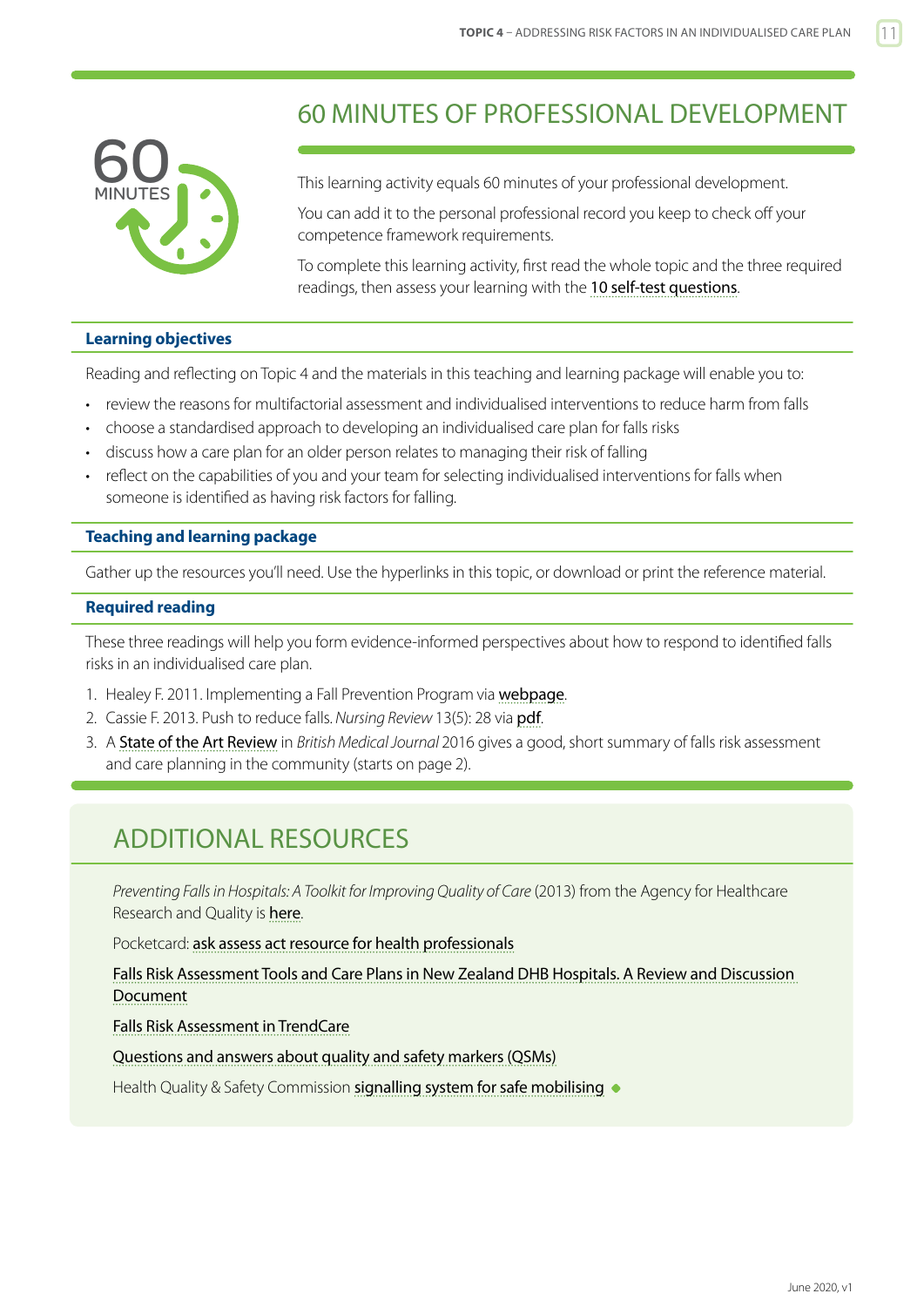# <span id="page-11-0"></span>**1O** QUESTIONS

## **TOPIC** Professional development: 4 **Questions to test your knowledge All and SECONAL PROFESSIONAL**



#### **ANSWER these questions to check you have retained the knowledge reviewed in this topic and readings**

|                         | Working with the older person and their family/whānau on an individualised care plan to address their risk factors for falling is appropriate in<br>which care settings?<br>$\Box$ in hospital<br>$\Box$ in the community<br>$\square$ in age related residential care<br>$\Box$ in all of the above settings                                                                                         | ANSWER |
|-------------------------|-------------------------------------------------------------------------------------------------------------------------------------------------------------------------------------------------------------------------------------------------------------------------------------------------------------------------------------------------------------------------------------------------------|--------|
| $\overline{\mathbf{2}}$ | The proportion of older inpatients who fall and have had a prior fall is about:<br>$\square$ 25 percent<br>$\square$ 50 percent<br>$\square$ 75 percent                                                                                                                                                                                                                                               |        |
| 3                       | Overall, the material presented in this article makes the case for:<br>$\square$ a consistent approach to care planning using standard interventions<br>$\Box$ an ad hoc approach to care planning using individualised interventions<br>$\Box$ a consistent approach to care planning using individualised interventions<br>$\Box$ an ad hoc approach to care planning using standard interventions. |        |
|                         | ASSESS the processes you used for risk assessment and planning care in your unit                                                                                                                                                                                                                                                                                                                      |        |
| 4                       | Review the reading Questions and answers about the QSMs, and look at the baseline QSM audit results for the DHB in your area. What are the<br>likely explanations for the baseline result?                                                                                                                                                                                                            | SSESS  |
| 5                       | Does your care setting use separate or integrated documents for falls risk assessment and care planning?<br>$\square$ separate<br>$\Box$ integrated<br>What do you think are the advantages and disadvantages of the approach used in your unit?<br>The advantages are:<br>The disadvantages are:                                                                                                     |        |
| 6                       | Describe two or three of the ways your care setting ensures a multidisciplinary approach is taken to falls risk assessment and care planning.<br>1.<br>2.<br>3.                                                                                                                                                                                                                                       |        |
| 7                       | Describe three specific things you typically do to involve older people and their families/whanau to reduce the risk of an older person falling:<br>1.<br>2.<br>3.                                                                                                                                                                                                                                    |        |
|                         | Outline three learnings or insights and how you will APPLY them in your practice                                                                                                                                                                                                                                                                                                                      |        |

## 8 My first learning/insight is: I will apply it in practice by: **9** My second learning/insight is: I will apply it in practice by: 10 My third learning/insight is: I will apply it in practice by:

| LEARNER NAME:                                                                              |  |                         | PROFFSSION: |  |            | DESIGNATION: |  |
|--------------------------------------------------------------------------------------------|--|-------------------------|-------------|--|------------|--------------|--|
| DATE:                                                                                      |  | <b>REGISTRATION ID:</b> |             |  | WORKPLACE: |              |  |
| Validation that learner has completed this professional development activity<br>Signature: |  |                         |             |  |            |              |  |
| I NAME:                                                                                    |  | <b>PROFESSION:</b>      |             |  | CONTACT:   |              |  |

DATE: REGISTRATION ID: WORKPLACE: